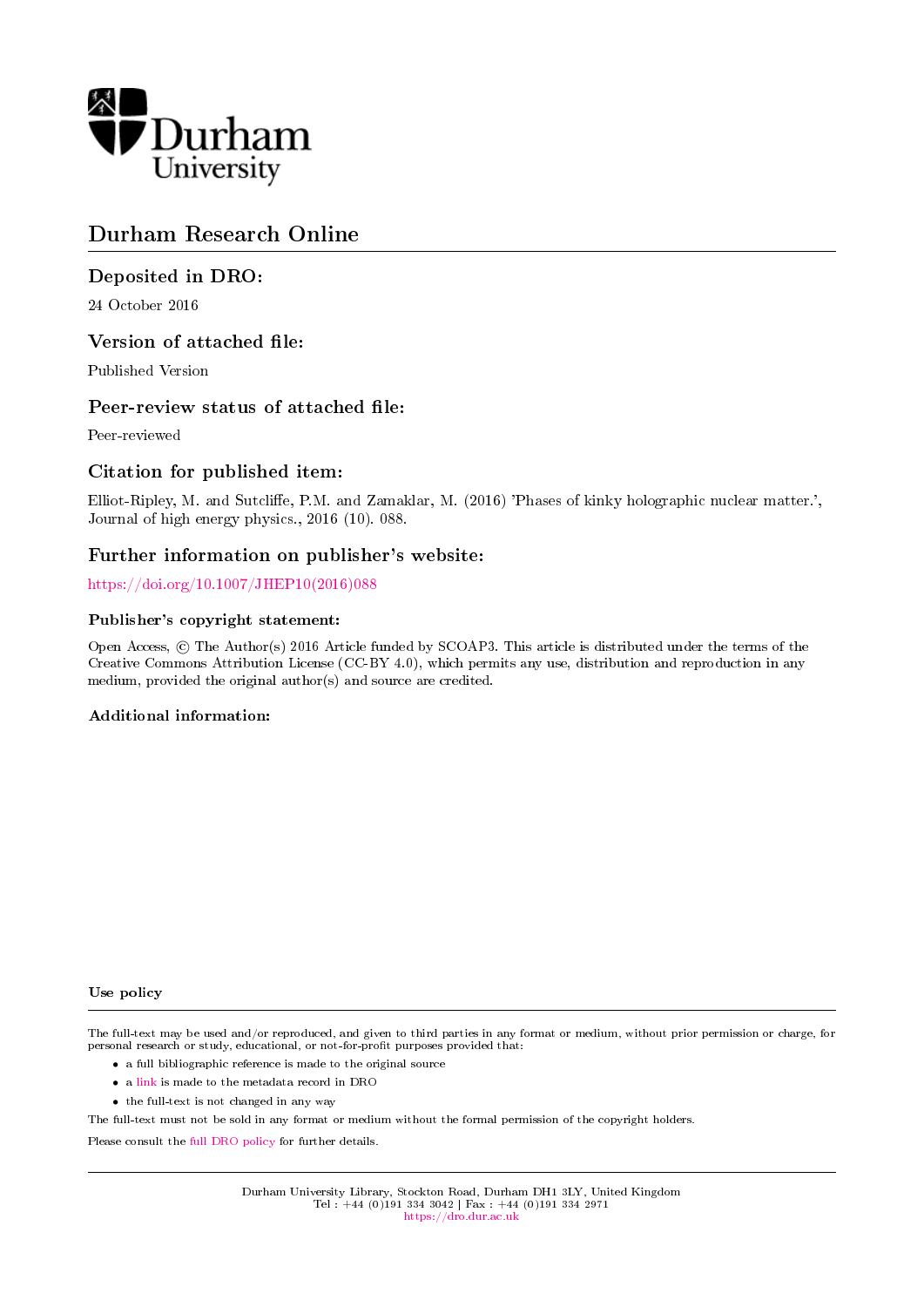PUBLISHED FOR SISSA BY 2 SPRINGER

Received : *July 22, 2016* Accepted : *October 2, 2016* Published : *October 17, 2016*

# Phases of kinky holographic nuclear matter

#### Matthew Elliot-Ripley, Paul Sutcli ffe and Marija Zamaklar

*Department of Mathematical Sciences, Durham University, South Road, Durham, U.K. E-mail:* m.k.i.d.elliot-ripley@durham.ac.uk , p.m.sutcliffe@durham.ac.uk , marija.zamaklar@durham.ac.uk

Abstract: Holographic QCD at finite baryon number density and zero temperature is studied within the five-dimensional Sakai-Sugimoto model. We introduce a new approximation that models a smeared crystal of solitonic baryons by assuming spatial homogeneity to obtain an e ffective kink theory in the holographic direction. The kink theory correctly reproduces a first order phase transition to lightly bound nuclear matter. As the density is further increased the kink splits into a pair of half-kink constituents, providing a concrete realization of the previously suggested dyonic salt phase, where the bulk soliton splits into constituents at high density. The kink model also captures the phenomenon of baryonic popcorn, in which a first order phase transition generates an additional soliton layer in the holographic direction. We find that this popcorn transition takes place at a density below the dyonic salt phase, making the latter energetically unfavourable. However, the kink model predicts only one pop, rather than the sequence of pops suggested by previous approximations. In the kink model the two layers produced by the single pop form the surface of a soliton bag that increases in size as the baryon chemical potential is increased. The interior of the bag is filled with abelian electric potential and the instanton charge density is localized on the surface of the bag. The soliton bag may provide a holographic description of a quarkyonic phase.

KEYWORDS: Solitons Monopoles and Instantons, AdS-CFT Correspondence

ArXiv ePrint: 1607.04832



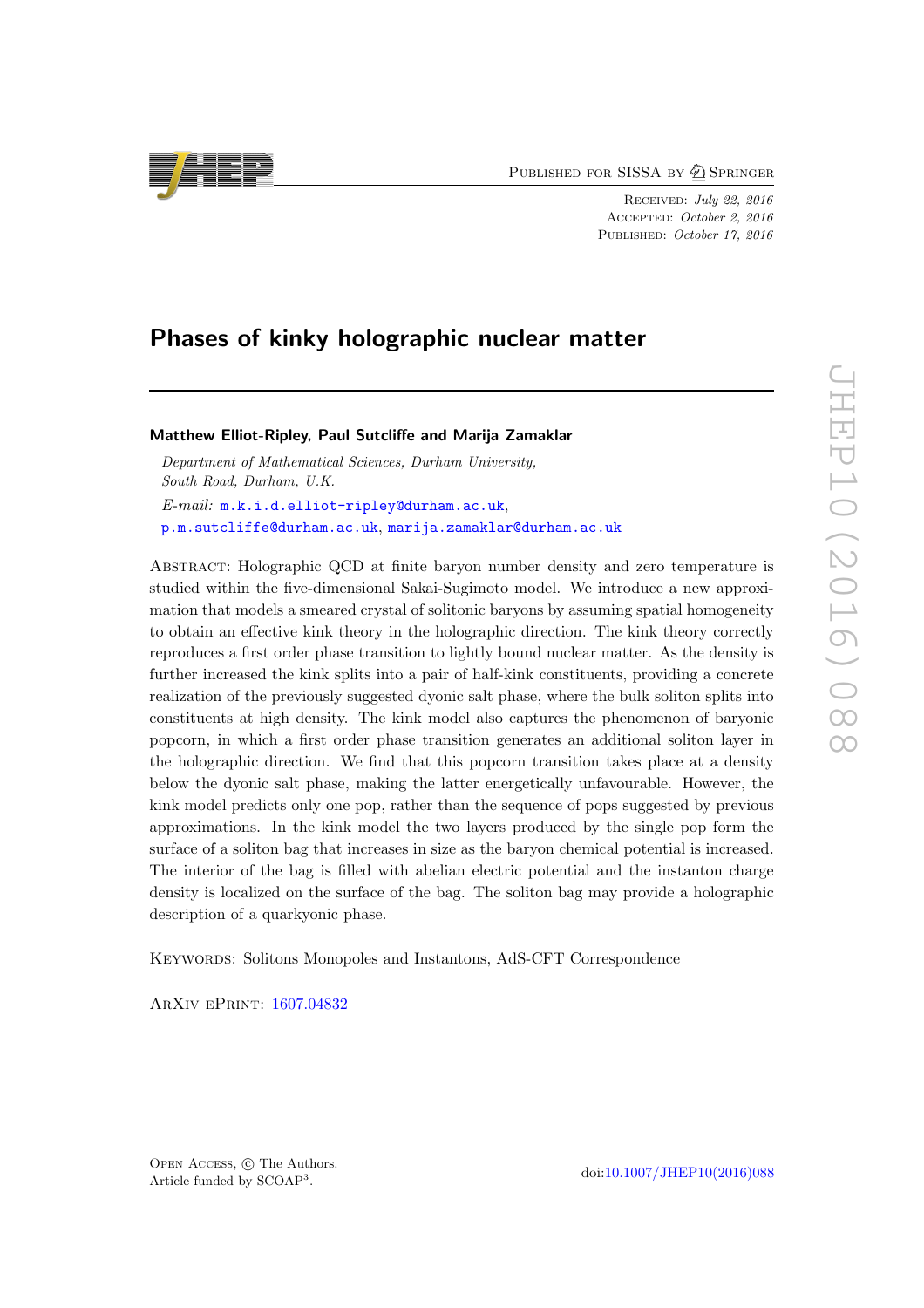#### Contents

| 1 Introduction                         |    |
|----------------------------------------|----|
| 2 An effective holographic kink theory | 3  |
| 3 Baryonic popcorn and soliton bags    | 10 |
| 4 Conclusion                           | 14 |
| A A smeared Skyrme crystal             | 15 |

#### 1 Introduction

Determining the properties and phases of cold and dense nuclear matter, as found for example in the interior of neutron stars, is a di fficult task, because neither lattice methods nor perturbation theory can be applied in this regime of QCD. Holographic methods allow the study of strongly-coupled QCD-like theories as a function of temperature and baryon chemical potential, to hopefully provide some useful qualitative information about the rich variety of phases and transitions that might be expected in QCD. Pioneering studies [ 1 – 3] on cold and dense nuclear matter in holographic QCD have used the Sakai-Sugimoto model [ 4 , 5], as this is the preeminent example of a string theory realization of a holographic QCD-like theory. The two flavour version has a low energy description as a five-dimensional U(2) gauge theory with a Chern-Simons term, in which baryons correspond to topological solitons in the bulk. As baryon number is identified with the instanton number of the gauge field, the study of baryons requires the construction of Yang-Mills-Chern-Simons solitons in curved space with a prescribed instanton number.

It is a significant challenge to calculate the required solitons, even numerically, and to date only the single baryon solution has been computed [ 6]. The computation in the baryon number one sector is facilitated by the application of continuous symmetries that are not present for higher baryon numbers, or at finite baryon number density. As a consequence, there are currently no numerical solutions available at finite density, either in the full Sakai-Sugimoto model or its five-dimensional version. This absence of solutions has motivated the use of a number of approximate methods  $[3, 7-9]$  to study the Sakai-Sugimoto model at finite density. Often this involves the use of point-like instantons, but below we discuss some alternative approaches that share some common features with the effective kink model to be introduced in the present paper.

An obvious way to simplify the problem at hand is to assume spatial homogeneity in the non-holographic spatial directions, so that the construction of the required finite density static solitons in the five-dimensional theory reduces to an e ffective one-dimensional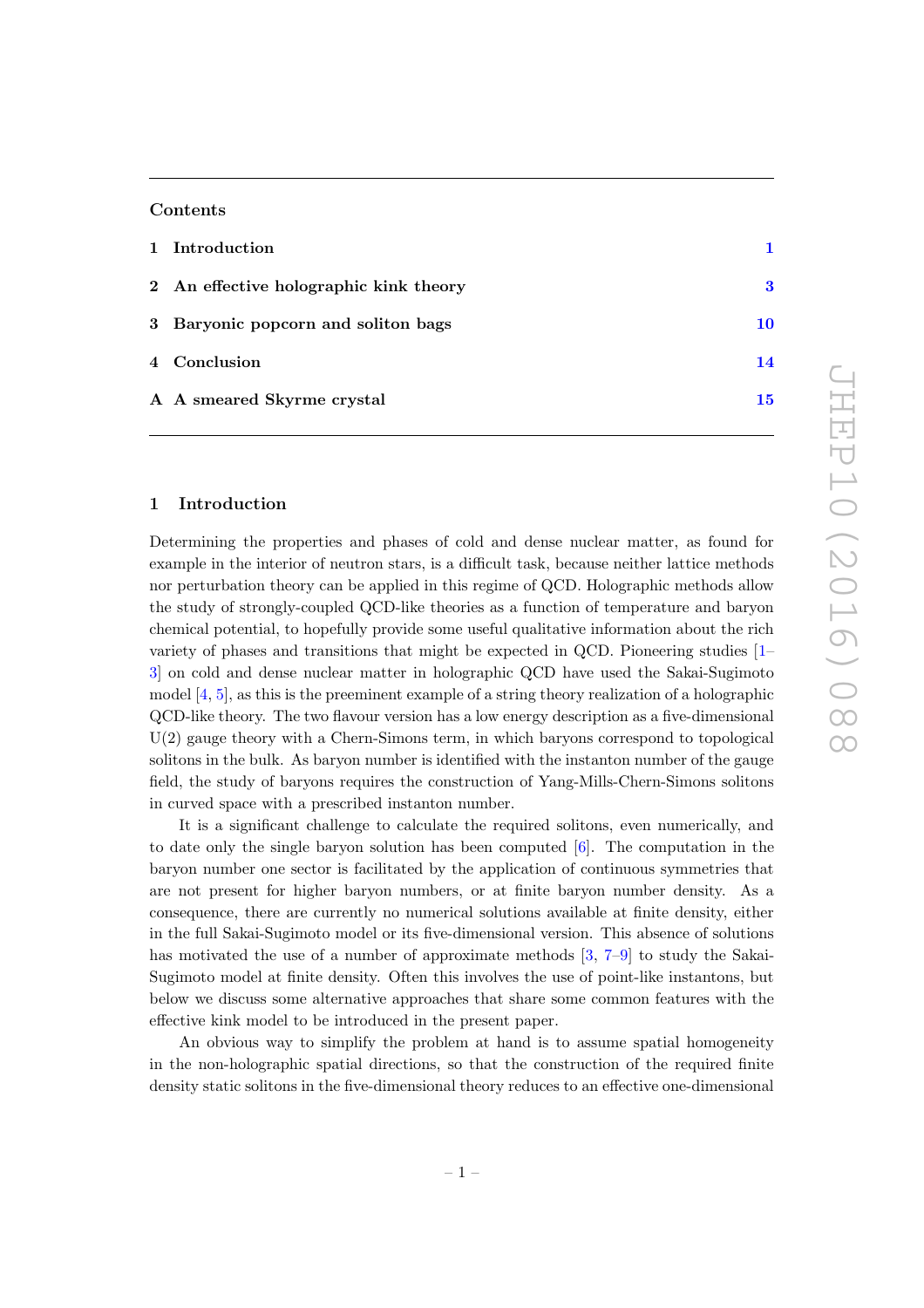problem. However, it is easy to show [ 3] that there are no smooth spatially homogeneous gauge potentials that yield a non-zero baryon number density and have finite energy per baryon. To circumvent this problem, the approach in [ 3] imposes homogeneity through the use of singular configurations. This reduces the problem to the determination of a profile function that specifies the singluar gauge potential as a function of the holographic coordinate. An alternative way to obtain spatial homogeneity is to replace the threedimensional Euclidean spatial slice by a three-sphere [7]. As there are smooth finite energy spatially homogeneous gauge potentials on the three-sphere, this yields a finite baryon number density that can be varied by changing the radius of the three-sphere. However, in the studies in [ 7] the dependence on the holographic direction is then assumed to be a fixed self-dual form, so an e ffective one-dimensional kink model is not obtained and the possibility of di fferent types of behaviour in the holographic direction is excluded.

The approach taken in the present paper may be viewed as a hybrid of the above two methods. We apply a homogeneous approximation at the level of the field strength, rather than at the level of the gauge potential, in a way that produces an expression for the field strength that is very similar to that obtained on the three-sphere. However, we retain an arbitrary dependence on the holographic coordinate that leads to the derivation of an e ffective kink theory in the holographic direction. As the baryon chemical potential is increased this kink theory yields a first order phase transition, just below the baryon mass, to lightly bound nuclear matter, as found in QCD.

We explain why our homogeneous approximation should be viewed as a smeared crystal that is expected to provide a lower bound on the energy, as it is an unattainable idealization that distributes the energy perfectly equally in space, which a true crystal is unable to match. We provide a justification for this expectation based on the simpler case of the Skyrme crystal. Homogeneous approximations are often employed to study field theory at very high density and usually overestimate the true energy because of the existence of symmetry breaking negative modes. It is important to note that our smearing approximation is in contrast to this standard application of homogeneity, as smearing lowers the energy to provide an underestimate that is expected to give valid predictions even for the small to moderate densities at which bound nuclear matter is formed.

As baryon number density is increased it is natural to expect that the bulk soliton explores more of the holographic direction and this has been interpreted [ 8] as a holographic realization of the quarkyonic phase  $[10]$ , where there is a quark Fermi sea with a baryonic Fermi surface. It has also been proposed [11] that this provides a mechanism for approximate chiral symmetry restoration. However, the details of the way in which the bulk soliton expands into the holographic direction are unknown and several di fferent possibilities have been suggested.

One proposal is a dyonic salt phase [12], in which the bulk soliton splits into constituents at high density. This suggestion is motivated by a point particle approximation and the analogy with calorons, which are flat space self-dual instantons that can split into monopole constituents if a periodic direction is smaller than the size of an instanton. We find that our e ffective kink model provides an explicit realization of the dyonic salt phase, as the kink splits into a pair of half-kink constituents as the density is increased. Fur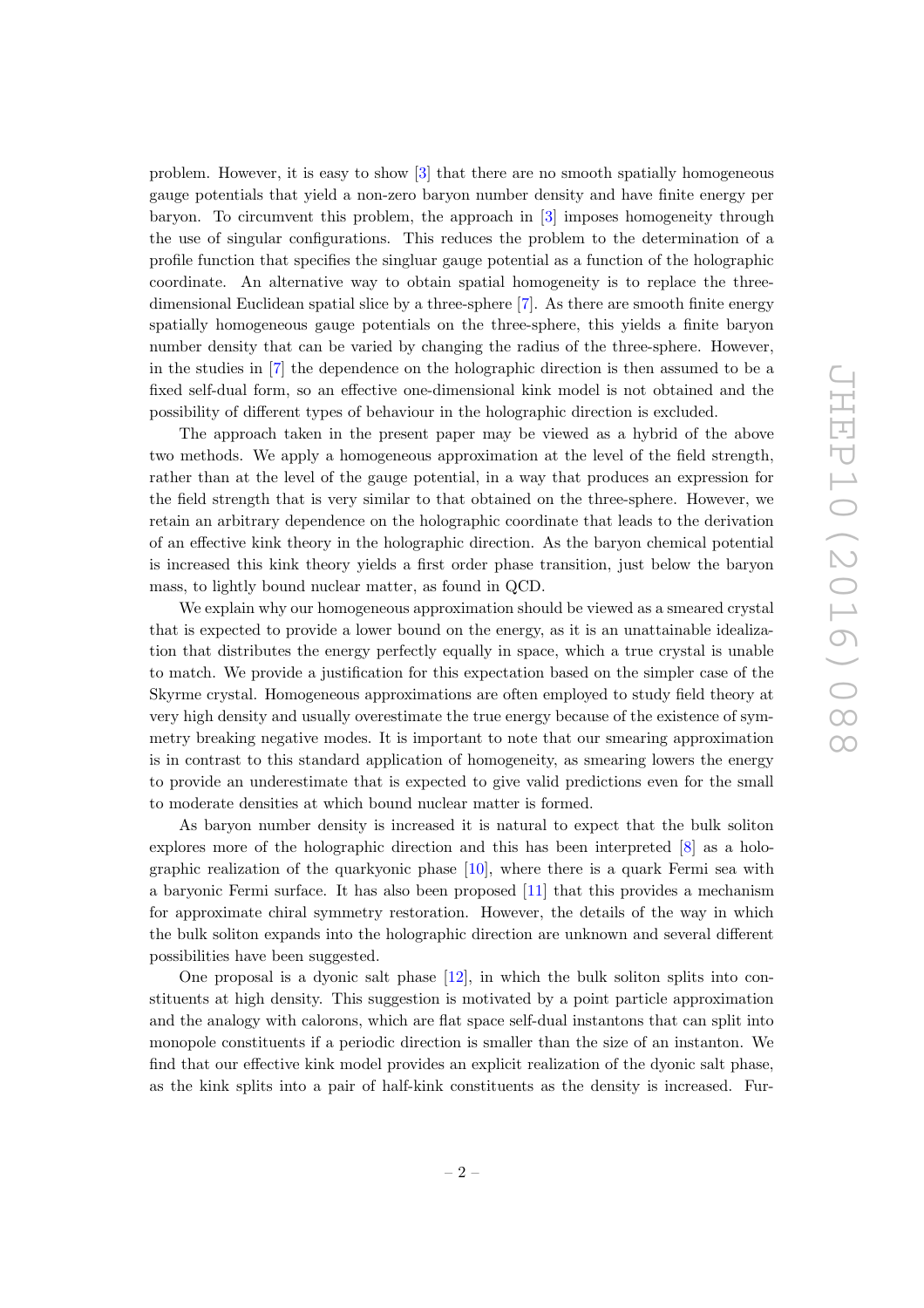thermore, there is a simple explanation for this splitting into constituents in terms of the novel potential that appears in the e ffective kink model and its explicit dependence on the holographic coordinate.

A second proposal, based on the use of approximations involving flat space calorons and dilute instantons, is a baryonic popcorn phase  $[8, 13]$ , in which a sequence of transitions takes place where the soliton crystal develops additional layers in the holographic direction with increasing density. The kink model is also able to capture the phenomenon of baryonic popcorn and displays a first order phase transition that generates an additional soliton layer in the holographic direction that is energetically preferred over the dyonic salt phase. The fact that the phase transition of the first pop into baryonic popcorn occurs before the dyonic salt phase agrees with the results of full numerical simulations of low-dimensional toy models [14 , 15], based on sigma model instantons rather than Yang-Mills intantons. However, we find that the kink model predicts only one pop, rather than the sequence of pops suggested by previous point particle and flat space approximations [ 8 , 13]. Once again, the form of the potential that appears in the e ffective kink model provides a simple explanation of the absence of additional pops once the first pop has taken place.

In the kink model, the two layers produced by the single pop form the surface of a soliton bag that increases in size as the baryon chemical potential is increased. The interior of the bag is filled with abelian electric potential and the instanton charge density is localized on the surface of the bag. Our soliton bag is therefore very similar to the magnetic bag [16] that approximates a large number of coincident non-abelian BPS monopoles. A magnetic bag also has the topological charge density localized on its surface, with the interior and the exterior of the bag corresponding to di fferent values of the modulus of the Higgs field. In our soliton bag the abelian electric potential plays the role of the modulus of the Higgs field, taking di fferent values inside and outside the bag. Note that our soliton bag is qualitatively di fferent from the previously proposed instanton bag [17], in which monopole walls are embedded into the Sakai-Sugimoto model to produce a bag where the interior is filled with instanton charge density, rather than this density being localized on the surface of the bag.

#### 2 An e ffective holographic kink theory

In our study of the Sakai-Sugimoto model we choose to work with the Yang-Mills theory that results from the non-abelian Dirac-Born-Infeld action at leading order in  $\alpha'$ . This simplification has the advantage that we do not need to choose a particular proposal for the non-abelian form of the Dirac-Born-Infeld action. The five-dimensional U(2) Yang-Mills gauge theory version of the Sakai-Sugimoto model involves a spacetime with a warped metric of the form

$$
ds^{2} = H(z) dx_{\mu} dx^{\mu} + \frac{1}{H(z)} dz^{2},
$$
\n(2.1)

where  $x_{\mu}$ , with  $\mu = 0, 1, 2, 3$ , are the coordinates of four-dimensional Minkowski spacetime and *z* is the spatial coordinate in the additional holographic direction. The warp factor in this expression is  $H(z) = (1 + z^2)^{2/3}$  and the signature of the metric is  $(-, +, +, +, +)$ .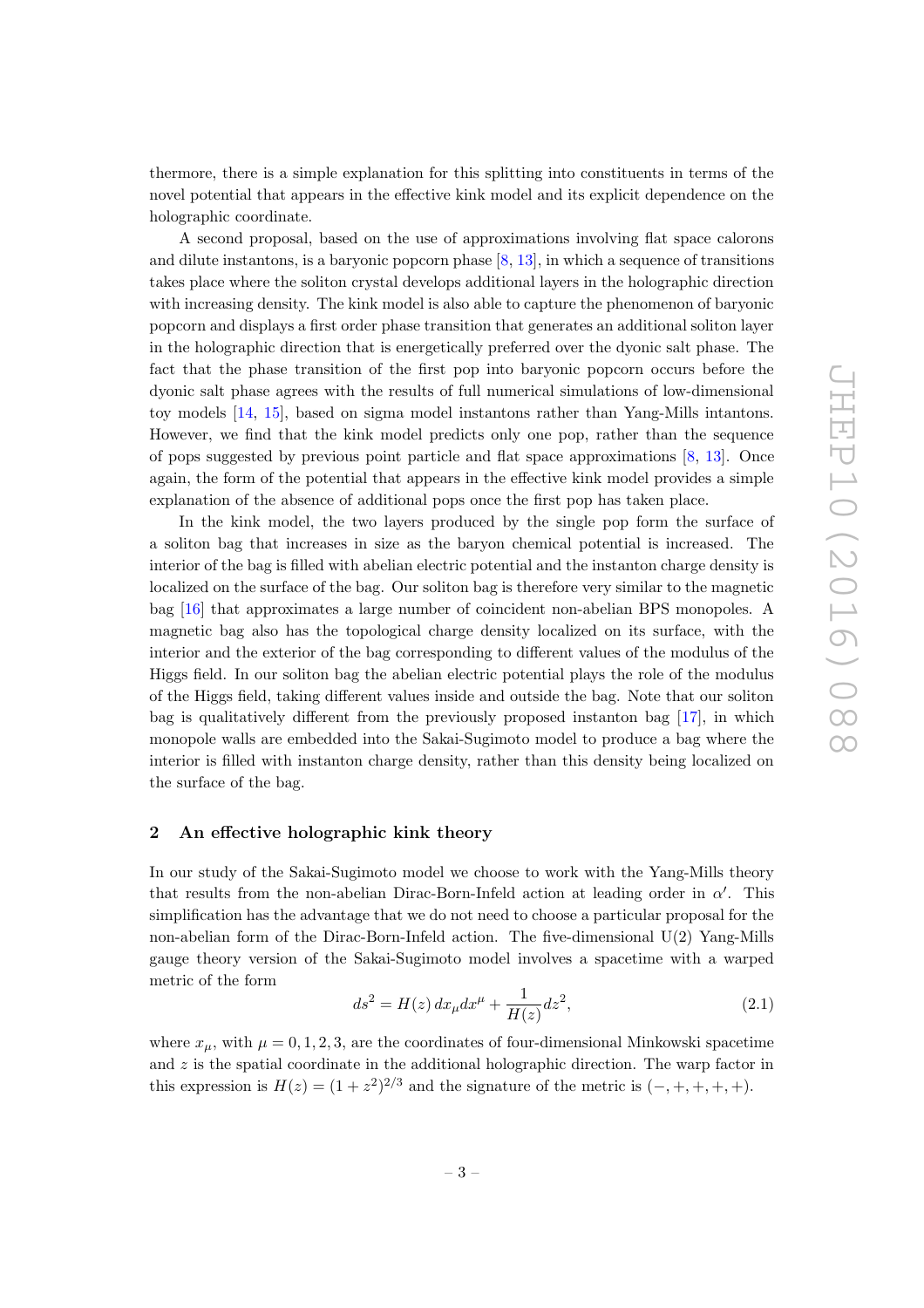In this section we follow the notation of  $[6]$ , in which the hermitian  $U(2)$  gauge potential is decomposed into a non-abelian  $SU(2)$  component A and an abelian  $U(1)$  component A, with lowercase latin indices (excluding z) running over the three non-holographic spatial directions  $i = 1, 2, 3$ , whilst uppercase latin indices run over all four spatial directions,  $I = 1, 2, 3, z$ . We immediately restrict to the case of time independent fields, where the appropriate static ansatz is

$$
A_0 = 0,
$$
  $A_I = A_I(x_J),$   $\hat{A}_0 = \hat{A}_0(x_J),$   $\hat{A}_I = 0.$  (2.2)

Then, in units of  $N_c\lambda/(216\pi^3)$ , where  $N_c$  is the number of colours and  $\lambda$  is the 't Hooft coupling, the static energy of the five-dimensional Sakai-Sugimoto model is given by

$$
E = \int \left\{ -\frac{(\partial_i \widehat{A}_0)^2}{2H^{1/2}} - \frac{H^{3/2}}{2} (\partial_z \widehat{A}_0)^2 + \frac{\text{Tr}(F_{ij}^2)}{2H^{1/2}} + H^{3/2} \text{Tr}(F_{iz}^2) + \frac{4}{\Lambda} \widehat{A}_0 \varepsilon_{ijk} \text{Tr}(F_{iz} F_{jk}) \right\} d^3x \, dz,
$$
\n(2.3)

where  $\Lambda = 8\lambda/(27\pi)$  is the rescaled 't Hooft coupling. The final term in the above expression arises from the Chern-Simons term.

Baryon number is identified with the SU(2) instanton number of the soliton

$$
N = \frac{1}{8\pi^2} \int \varepsilon_{ijk} \text{Tr}(F_{iz} F_{jk}) d^3 x \, dz,
$$
\n(2.4)

and this provides the energy bound  $E \geq 8\pi^2 |N|$ . From the final term in (2.3) we see that the instanton charge density sources the abelian electric field.

In the gauge  $A_z = 0$  the holonomy that carries the pion degrees of freedom

$$
U(\mathbf{x}) = \mathcal{P} \exp\left(i \int_{-\infty}^{\infty} A_z(\mathbf{x}, z) dz\right),\tag{2.5}
$$

appears in the boundary condition for  $A_i$ , namely,

$$
A_i(\mathbf{x}, z) \to R_i(\mathbf{x})
$$
 as  $z \to \infty$ , where  $R_i(\mathbf{x}) = i(\partial_i U)U^{-1}$ . (2.6)

The holonomy  $U(\mathbf{x}) : \mathbb{R}^3 \to SU(2)$  carries the topology of the field configuration due to the equality  $N = \deg U \in \mathbb{Z} = \pi_3(SU(2))$ , where the compactification of  $\mathbb{R}^3$  is a consequence of the fact that  $U(\mathbf{x})$  tends to the identity matrix as  $|\mathbf{x}| \to \infty$ . Note that the pure gauge currents,  $R_i(\mathbf{x})$ , satisfy the zero curvature condition

$$
\partial_i R_j - \partial_j R_i + i[R_i, R_j] = 0. \tag{2.7}
$$

The first step in deriving our effective kink model is to work in the gauge  $A_z = 0$  and apply the separable approximation

$$
A_i(\mathbf{x}, z) = R_i(\mathbf{x})\psi(z),\tag{2.8}
$$

where the real function  $\psi(z)$  satisfies the boundary conditions  $\psi(-\infty) = 0$  and  $\psi(\infty) = 0$ 1, in order to reproduce the correct boundary condition (2.6). Applying the separable approximation (2.8), and making use of the zero curvature relation, yields the gauge field strength

$$
F_{ij} = -i[R_i, R_j]\psi(1 - \psi), \qquad F_{iz} = -R_i\psi'. \tag{2.9}
$$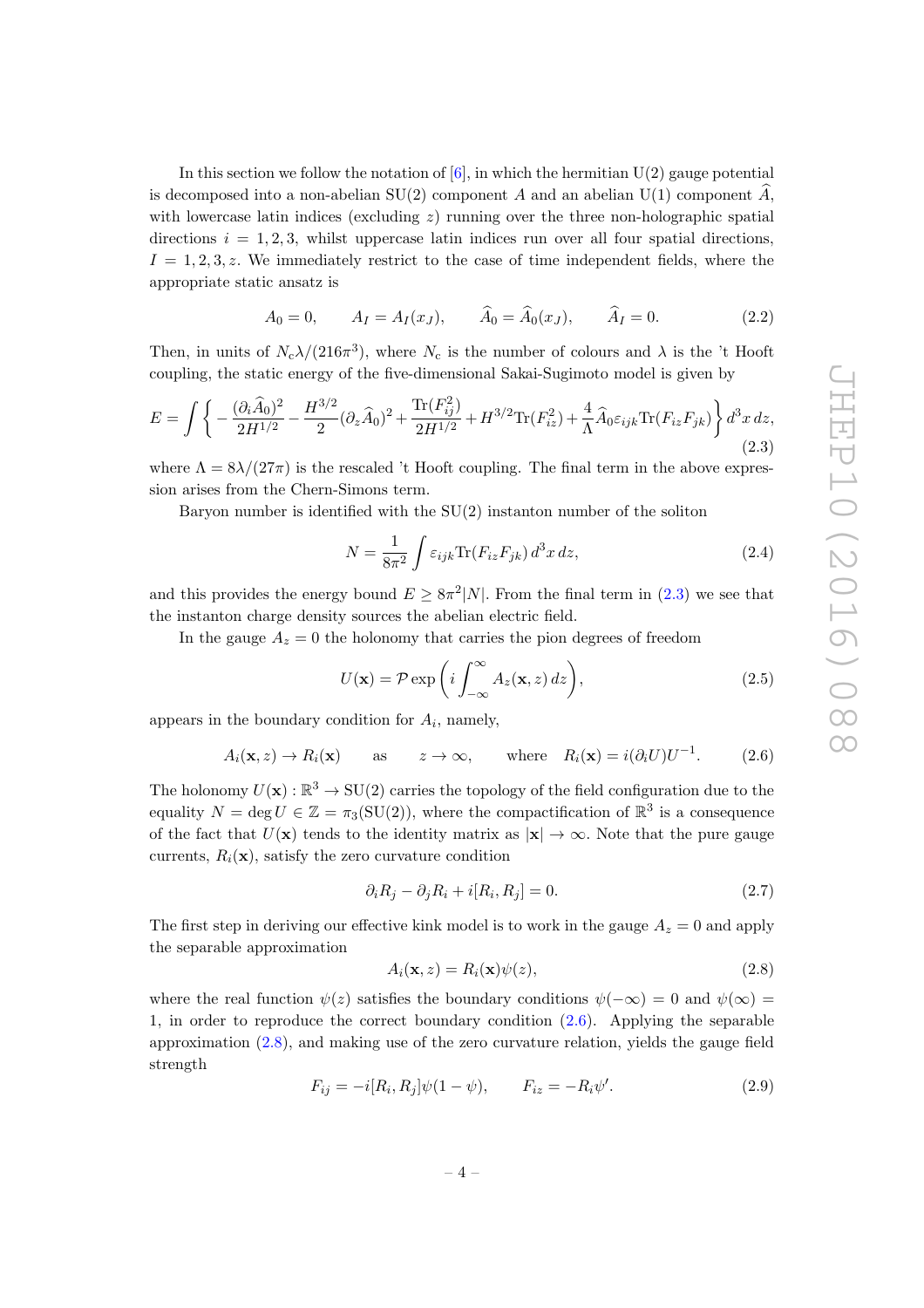Our second step is to make a homogeneous approximation by assuming that the gauge field strength is independent of **x**. Explicitly, we set  $R_i = -\beta \sigma_i/2$ , where  $\sigma_i$  denote the Pauli matrices and  $\beta$  is a real constant that we take to be positive, as the sign of  $\beta$ will turn out to be equal to the sign of the baryon number density. It is crucial that we apply the homogeneous approximation at the level of the field strength and not at the level of the gauge potential, since there are no homogeneous gauge potentials that yield the formulae  $(2.9)$ . This is because the zero curvature condition  $(2.7)$  is obviously violated by restricting to constant non-commuting currents. By imposing homogeneity of the field strength, rather than the gauge potential, we have been able to incorporate the zero curvature relation before restricting to homogeneous fields that violate it. If a homogeneous approximation is applied directly at the level of the gauge potential then the zero curvature relation (2.7) implies that the field is topologically trivial. The only way to reintroduce instanton charge is to incorporate it via a discontinuous gauge potential [ 3], with the discontinuity being the source of the instanton charge. Essentially, the winding of the field is then moved from infinity onto a discontinuity in the bulk. The advantage of our continuous approach is that we avoid the need to deal directly with the non-abelian gauge potential, by restricting attention to the continuous physical fields.

In summary, our homogeneous approximation is

$$
F_{ij} = \frac{1}{2}\beta^2\psi(1-\psi)\varepsilon_{ijk}\sigma_k, \qquad F_{iz} = \frac{1}{2}\beta\psi'\sigma_i, \qquad \widehat{A}_0 = \omega(z). \tag{2.10}
$$

These expressions are very similar to those that appear if the spatial slice  $\mathbb{R}^3$  is replaced by  $S<sup>3</sup>$  with a finite radius, as studied in [7]. In the case of the three-sphere, smooth spatially homogeneous gauge potentials exist and directly generate relations analogous to (2.10), with  $\beta$  related to the inverse of the radius of the three-sphere. However, in the work in [7] the analogue of the kink function  $\psi(z)$  is taken to be a fixed self-dual form, so an effective kink model is not obtained. Taking a fixed form for the kink function prevents a study of the way in which the bulk soliton explores the holographic direction with increasing density and the associated di fferent phases. This is the main purpose of the present paper. It might be interesting to repeat the analysis presented here for the case of the threesphere with an unfrozen kink field, where genuine homogeneous gauge potentials underpin the approximation.

To begin with, we work in the canonical ensemble with fixed baryon number density and no explicit baryon chemical potential. The boundary condition on the real function  $\omega(z)$  is therefore  $\omega(\pm\infty)=0$ , because in holographic QCD the boundary value of  $\hat{A}_0$  is proportional to the baryon chemical potential.

At finite density, the true spatial distribution of the fields in the non-holographic directions is expected to form a soliton crystal. Our homogeneous approximation may be viewed as a smeared version of the crystal, and we expect that this approximation provides a lower bound on the true crystal energy, as homogeneity is an unattainable idealization. A justification for this expectation is provided in the appendix, where we consider the related, though simpler, case of the Skyrme crystal.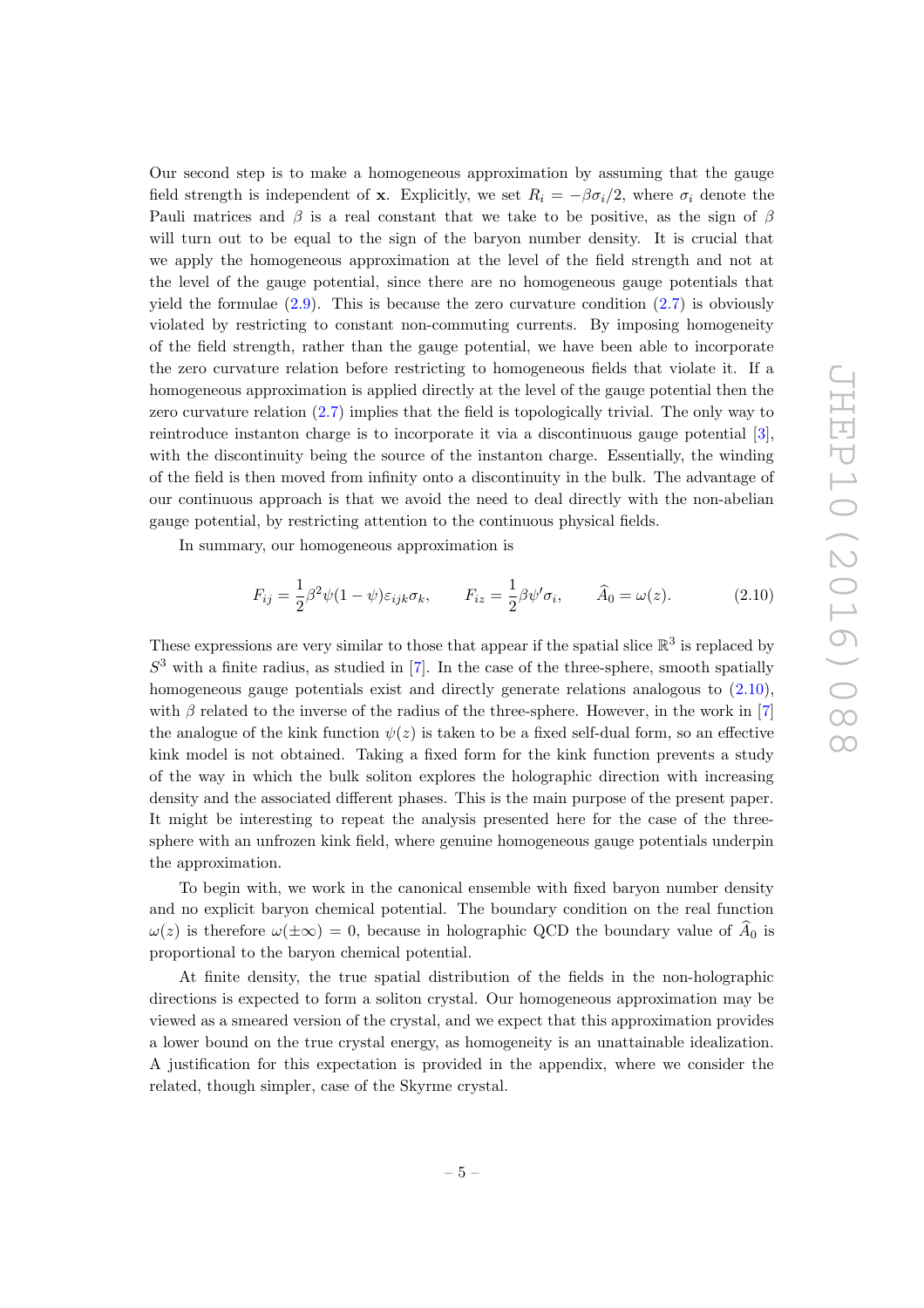Substituting the expressions  $(2.10)$  into  $(2.3)$  and  $(2.4)$  gives the energy per unit 3volume

$$
\mathcal{E} = \frac{1}{2} \int_{-\infty}^{\infty} \left\{ 3\beta^2 H^{3/2} \psi'^2 + \frac{3}{H^{1/2}} \beta^4 \psi^2 (1 - \psi)^2 - H^{3/2} \omega'^2 + \frac{24}{\Lambda} \beta^3 \omega \psi (1 - \psi) \psi' \right\} dz
$$
 (2.11)

and the baryon number density (i.e. instanton number per unit 3-volume)

$$
\rho = \int_{-\infty}^{\infty} \frac{3\beta^3}{8\pi^2} \psi(1-\psi)\psi' \, dz = \frac{\beta^3}{16\pi^2}.
$$
\n(2.12)

The field equation for  $\omega$  that follows from the variation of  $(2.11)$  is

$$
(H^{3/2}\omega')' = \frac{12\beta^3}{\Lambda} \left(\frac{1}{3}\psi^3 - \frac{1}{2}\psi^2\right)'.
$$
 (2.13)

As energy is minimized by a bulk configuration that is localized around  $z = 0$ , we impose the symmetry that both the instanton charge density and  $\omega$  are even functions of z, that is,  $\omega(-z) = \omega(z)$  and  $\psi(-z) = 1 - \psi(z)$ . We can therefore restrict our discussion to the region  $z \geq 0$ , together with the boundary conditions  $\omega'(0) = 0$  and  $\psi(0) = \frac{1}{2}$ . Integrating  $(2.13)$  once and applying these boundary conditions at  $z = 0$  yields

$$
H^{3/2}\omega' = \frac{12\beta^3}{\Lambda} \left(\frac{1}{3}\psi^3 - \frac{1}{2}\psi^2 + \frac{1}{12}\right).
$$
 (2.14)

Taking the limit of this equation as  $z \to \infty$  gives

$$
\lim_{z \to \infty} z^2 \omega' = -\frac{\beta^3}{\Lambda} = -\frac{16\pi^2 \rho}{\Lambda}.
$$
\n(2.15)

We therefore obtain the usual holographic result, relating the coe fficient of the asymptotic behaviour to the baryon number density,

$$
\omega = \frac{16\pi^2 \rho}{\Lambda z} + o\left(\frac{1}{z}\right). \tag{2.16}
$$

We can rewrite the final term in  $(2.11)$  by applying an integration by parts to obtain the identity

$$
\int_{-\infty}^{\infty} \omega \psi (1 - \psi) \psi' dz = \int_{-\infty}^{\infty} \omega' \left( \frac{1}{3} \psi^3 - \frac{1}{2} \psi^2 + \frac{1}{12} \right) dz.
$$
 (2.17)

Using this result, together with  $(2.14)$ , we obtain

$$
\mathcal{E} = \int_0^\infty \left\{ 3\beta^2 H^{3/2} \psi'^2 + \frac{3}{H^{1/2}} \beta^4 \psi^2 (1 - \psi)^2 + \frac{144\beta^6}{\Lambda^2 H^{3/2}} \left( \frac{1}{3} \psi^3 - \frac{1}{2} \psi^2 + \frac{1}{12} \right)^2 \right\} dz, \tag{2.18}
$$

where all reference to  $\omega$  has been eliminated. This is the energy of our effective kink model.

Note that imposing the flat space self-duality equation  $F_{IJ} = \frac{1}{2} \varepsilon_{IJKL} F_{KL}$  on the homogeneous fields (2.10) yields the first order equation

$$
\psi' = \beta \psi (1 - \psi),\tag{2.19}
$$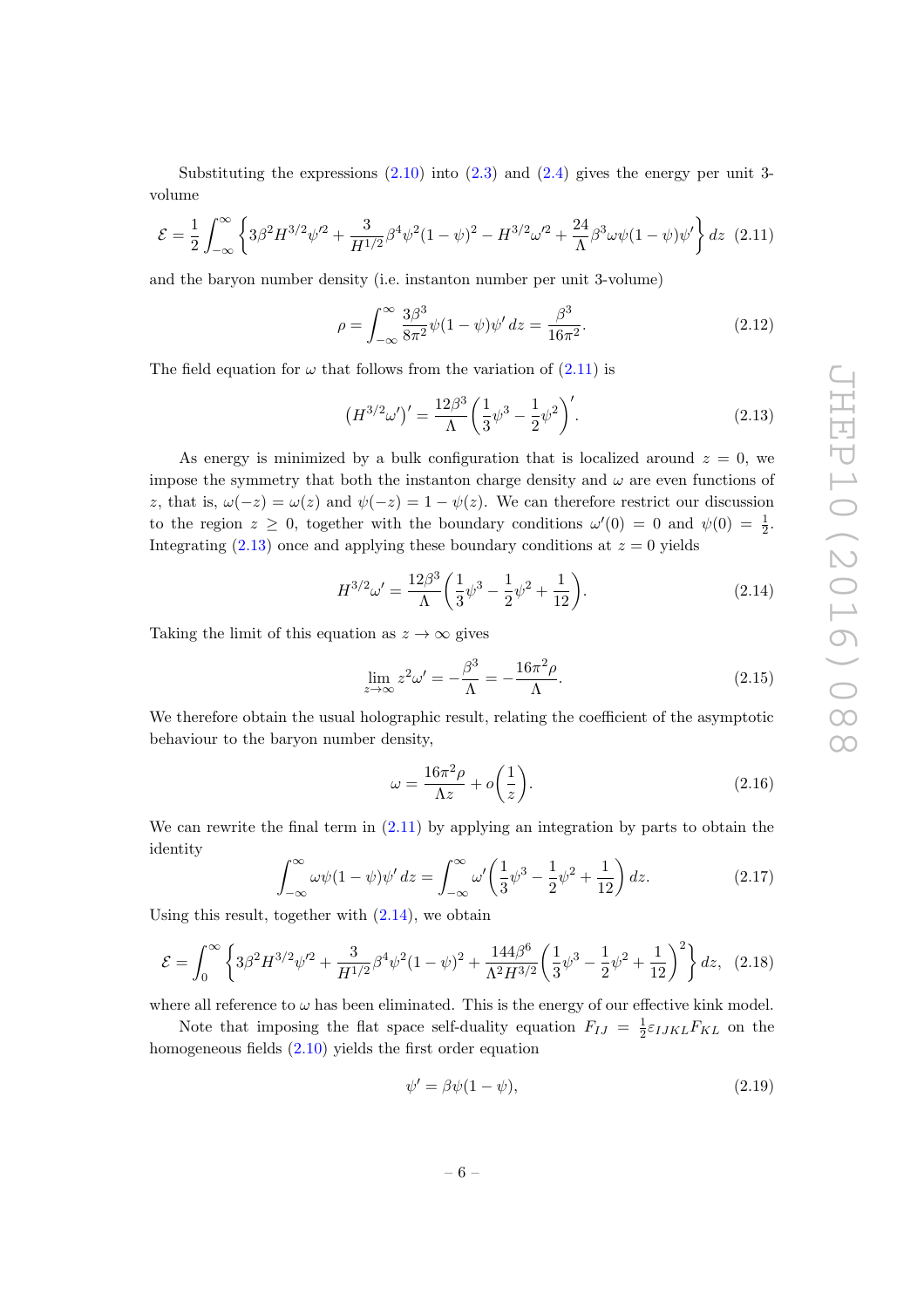

**Figure 1.** The ratio  $\mathcal{E}/(8\pi^2 \rho)$  of the energy to the energy bound as a function of baryon number density  $\rho$ . The blue curve is a single layer and the red curve is a double layer.

with kink solution

$$
\psi = \frac{1}{1 + e^{-\beta z}}.\tag{2.20}
$$

This is the self-dual form of the kink function that is assumed to hold for all densities in [ 7].

In the flat space limit  $H = 1$  with no Chern-Simons term  $(\Lambda = \infty)$ , the energy  $(2.18)$ of the self-dual solution (2.20) is  $\mathcal{E} = \beta^3/2 = 8\pi^2 \rho$ , so the BPS behaviour of flat space instantons is recovered within our homogeneous approximation.

The field equation that follows from the variation of (2.18) is

$$
\psi'' + \frac{3H'}{2H}\psi' + \frac{\beta^2}{H^2}\psi(1-\psi)(2\psi-1) + \frac{48\beta^4}{\Lambda^2H^3}\psi(1-\psi)\left(\frac{1}{3}\psi^3 - \frac{1}{2}\psi^2 + \frac{1}{12}\right) = 0. \tag{2.21}
$$

We solve this equation numerically using a gradient flow algorithm and the change of variable  $z = \tan u$ , to map the infinite range of z onto a finite range of u. All the numerical results presented in this paper are computed with the fiducial value  $\Lambda = 10$ .

In figure 1 the blue curve shows a plot of the ratio of the energy to the lower bound, that is  $\mathcal{E}/(8\pi^2\rho)$ , as a function of the baryon number density  $\rho$ . We see that there is a non-zero optimum density  $\rho_{\star} = 0.027$ , corresponding to the analogue of the nuclear matter density in QCD. As described below, this optimal density is associated with a critical value of the baryon chemical potential at which there is a first order phase transition to an equilibrium density of baryons.

In the above we have worked in the canonical ensemble with fixed baryon number density, but an alternative is to work in the grand canonical ensemble with fixed baryon chemical potential  $\mu$ . Applying the standard holographic dictionary, in the grand canonical ensemble a baryon chemical potential corresponds to a non-zero boundary value for  $\widehat{A}_0$ . With our chosen normalizations, a vectorial chemical potential  $\mu$  corresponds to the boundary condition

$$
\omega(\pm \infty) = -\frac{\mu \Lambda}{32\pi^2}.
$$
\n(2.22)

This is because a shift in  $\omega$  by this constant value returns us to the previous boundary condition  $\omega(\pm\infty) = 0$ , but from  $(2.11)$  we see that the energy then transforms into the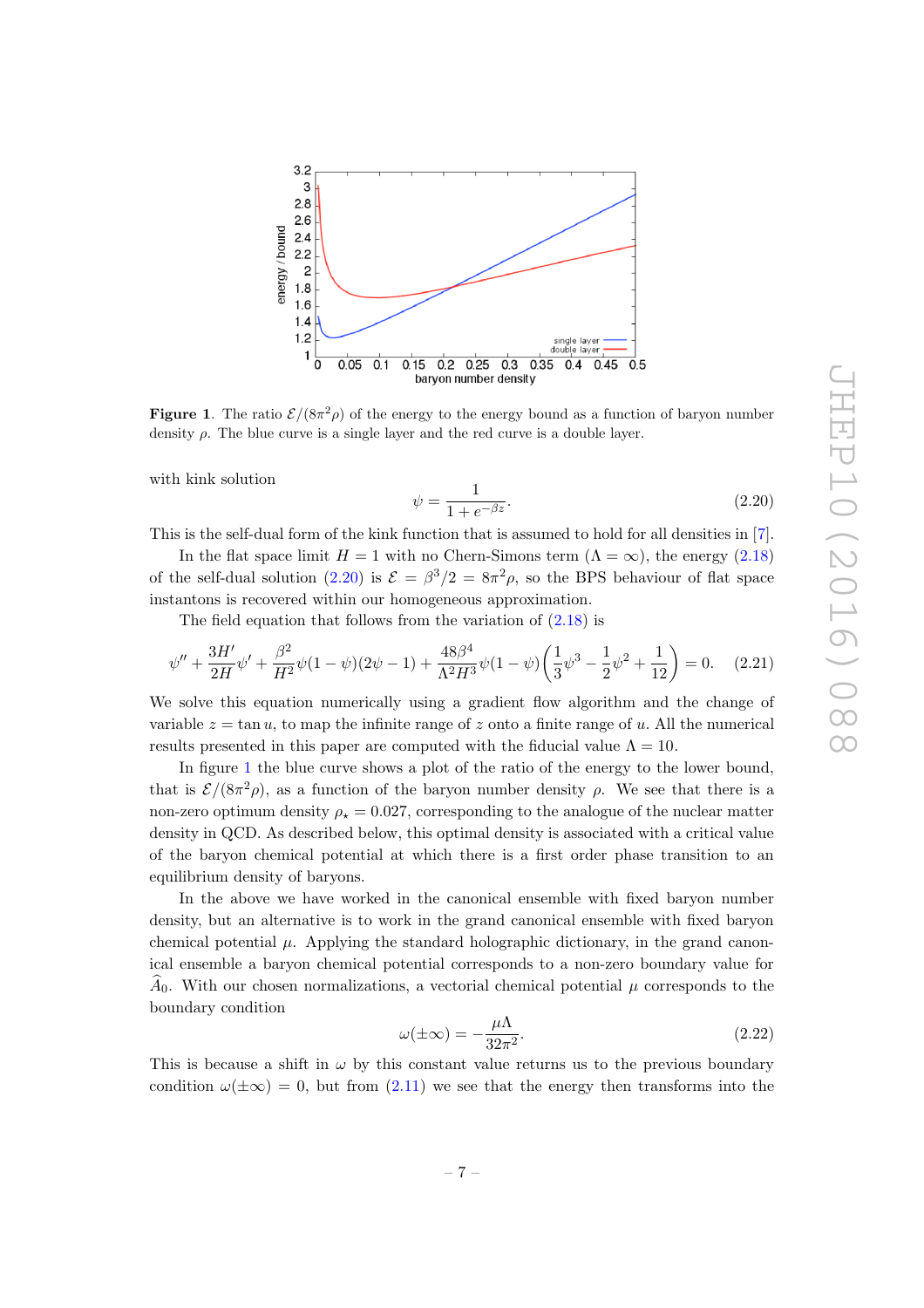

**Figure 2.** The free energy  $\Omega$  as a function of the chemical potential  $\mu$  for a single layer (blue curve) and a double layer (red curve).



**Figure 3.** The baryon number density  $\rho$  as a function of the chemical potential  $\mu$ . The blue curve corresponds to a single layer and shows a first order phase transition just below the baryon mass. The red curve corresponds to a double layer and shows the first order phase transition of baryonic popcorn.

grand potential (also known as the Landau free energy)  $\Omega = \mathcal{E} - \mu \rho$ . Minimizing  $\Omega$  at fixed  $\mu$  we obtain the function  $\Omega(\mu)$  displayed as the blue curve in figure 2. The associated relation between the chemical potential  $\mu$  and the baryon number density  $\rho$  is displayed as the blue curve in figure 3. These curves show that a non-zero value for  $\rho$  is obtained for  $\mu \ge \mu_\star$ , where  $\mu_\star = 98$  (for  $\Lambda = 10$ ) is the critical value of the chemical potential at which the density is indeed equal to  $\rho_{\star}$ .

For attraction between baryons, the critical value of the chemical potential  $\mu_{\star}$  must be less than the baryon mass  $M_B$ . In the units we are using, the self-dual single instanton approximation to the baryon yields the formula [ 6 ]

$$
M_B = 2\pi^2 \left( 4 + \frac{32}{\Lambda} \sqrt{\frac{2}{15}} \right),
$$
\n(2.23)

where terms of order  $1/\Lambda^2$  have been neglected. Substituting our fiducial value  $\Lambda = 10$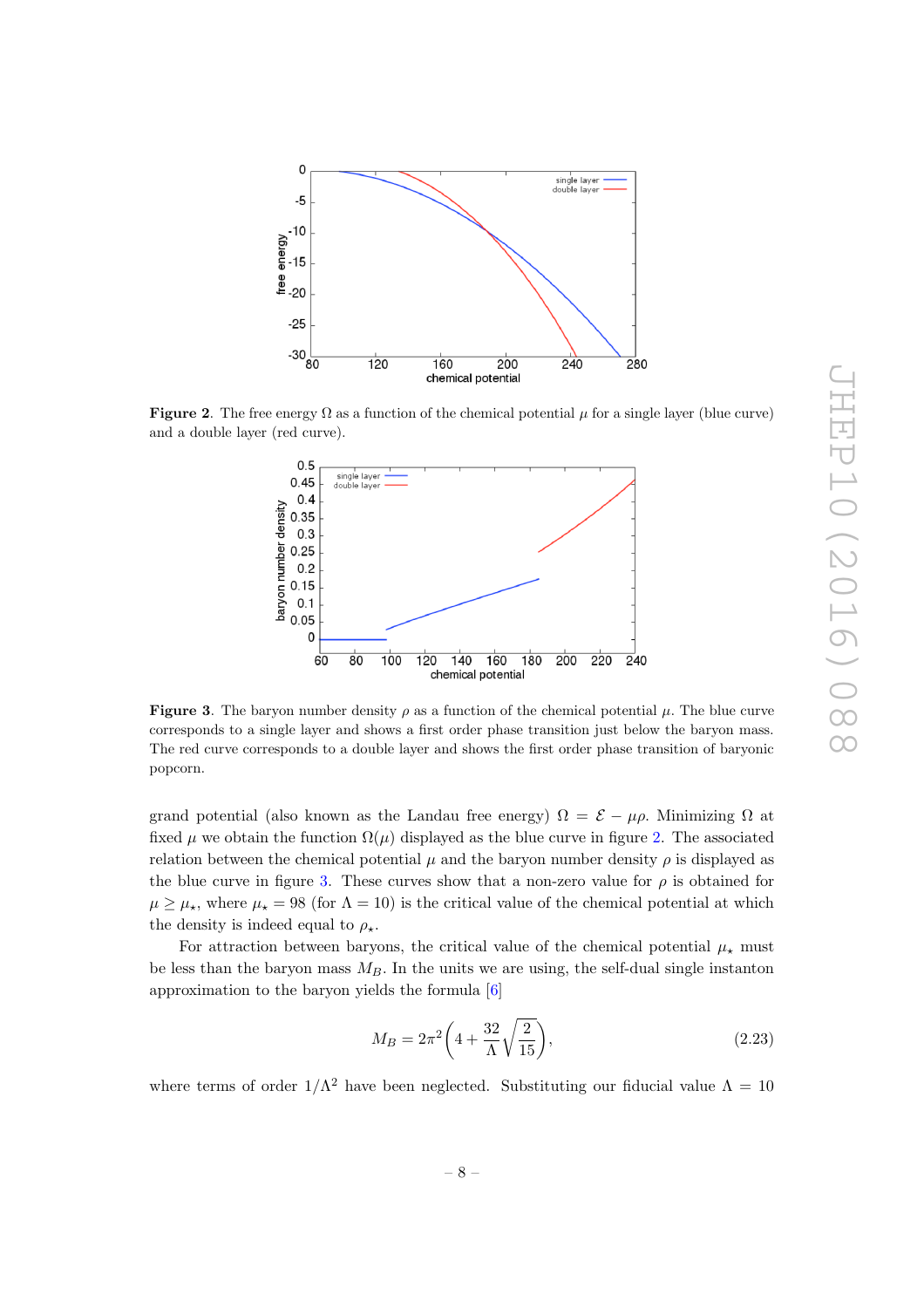into  $(2.23)$  gives  $M_B = 102$ , so indeed our numerically computed value  $\mu_{\star} = 98$  is less then *M<sup>B</sup>* and baryons form bound states. The percentage binding energy per nucleon is given by

$$
\Delta = (M_B - \mu_\star)/M_B \times 100\%,\tag{2.24}
$$

yielding  $\Delta = 4\%$  for the chosen value  $\Lambda = 10$ . In the limit  $\Lambda \to \infty$  the BPS result is recovered,  $M_B \to 8\pi^2$  and  $\mu_\star \to M_B$ , giving zero binding energy. Although we expect holographic QCD to provide only qualitative information about QCD with three colours, the above results imply that there must be a value of  $\Lambda$  greater than 10 at which a realistic nuclear binding energy  $\Delta \sim 0.9\%$  is obtained, and indeed we compute that the appropriate value is  $\Lambda \sim 18$ .

Returning to the representative value  $\Lambda = 10$ , in the top row in figure 4 we display the kink profile function  $\psi(z)$  for the densities  $\rho = 0.1$  (left column) and  $\rho = 2$  (right column). In the middle row we plot the corresponding instanton number densities per unit 3-volume, and in the final row we display the abelian electric potential  $\omega(z)$ . We see that at high density the kink splits into two half-kink constituents. This splitting of the soliton layer into a pair of constituents is the predicted dyonic salt phenomenon, corresponding to the fact that a periodic instanton (a caloron) splits into monopole constituents at high density. Note that a half-kink cannot exist in isolation as a finite energy configuration because the profile function  $\psi(z)$  of a half-kink interpolates between values that differ by  $\frac{1}{2}$ , but for finite energy this difference must be equal to  $\pm 1$  or 0. This mirrors the caloron situation, where the caloron splits into monopole constituents that are not finite energy configurations in isolation but together combine to form a well-defined periodic instanton.

The form of the energy (2.18) of the e ffective kink model provides a simple explanation for the split into half-kink constituents, as follows. The kink model contains a derivative term plus two potential terms, which are novel in a kink theory due to the form of the explicit dependence on the holographic spatial coordinate. The first potential term has an explicit spatial dependence that grows like  $z^{-2/3}$  for large z. Such a term does not decay fast enough to be integrable, so the associated multiplying factor must tend to zero as  $z \to \pm \infty$ . This enforces the boundary conditions  $\psi(\pm \infty) \in \{0,1\}$ . The second potential term has an explicit spatial dependence that grows like  $z^{-2}$ , which decays fast enough that finite energy considerations impose no conditions on the boundary values of  $\psi(z)$  from this term. However, as this term has a coefficient of  $\beta^6$  then at high density it is, at least locally, of more relevance than the first potential term, which has a coefficient of only  $\beta^4$ . The second potential term is minimized by the value  $\psi = \frac{1}{2}$ , as it vanishes at this value. Putting all this toegther we see that as the density increases the second potential term induces the kink field  $\psi(z)$  to remain close to the value  $\frac{1}{2}$  over an increasingly large range of *z*, although the finite energy requirement of the first potential term always forces the kink boundary conditions to ultimately be attained. This is the simple reason why the kink splits into a pair of half-kinks.

Previous results on low-dimensional models [14 , 15] suggest that a baryonic popcorn transition [ 8] appears before the formation of dyonic salt. In other words, at densities high enough to split the kink into a pair of half-kink constituents, we expect that there is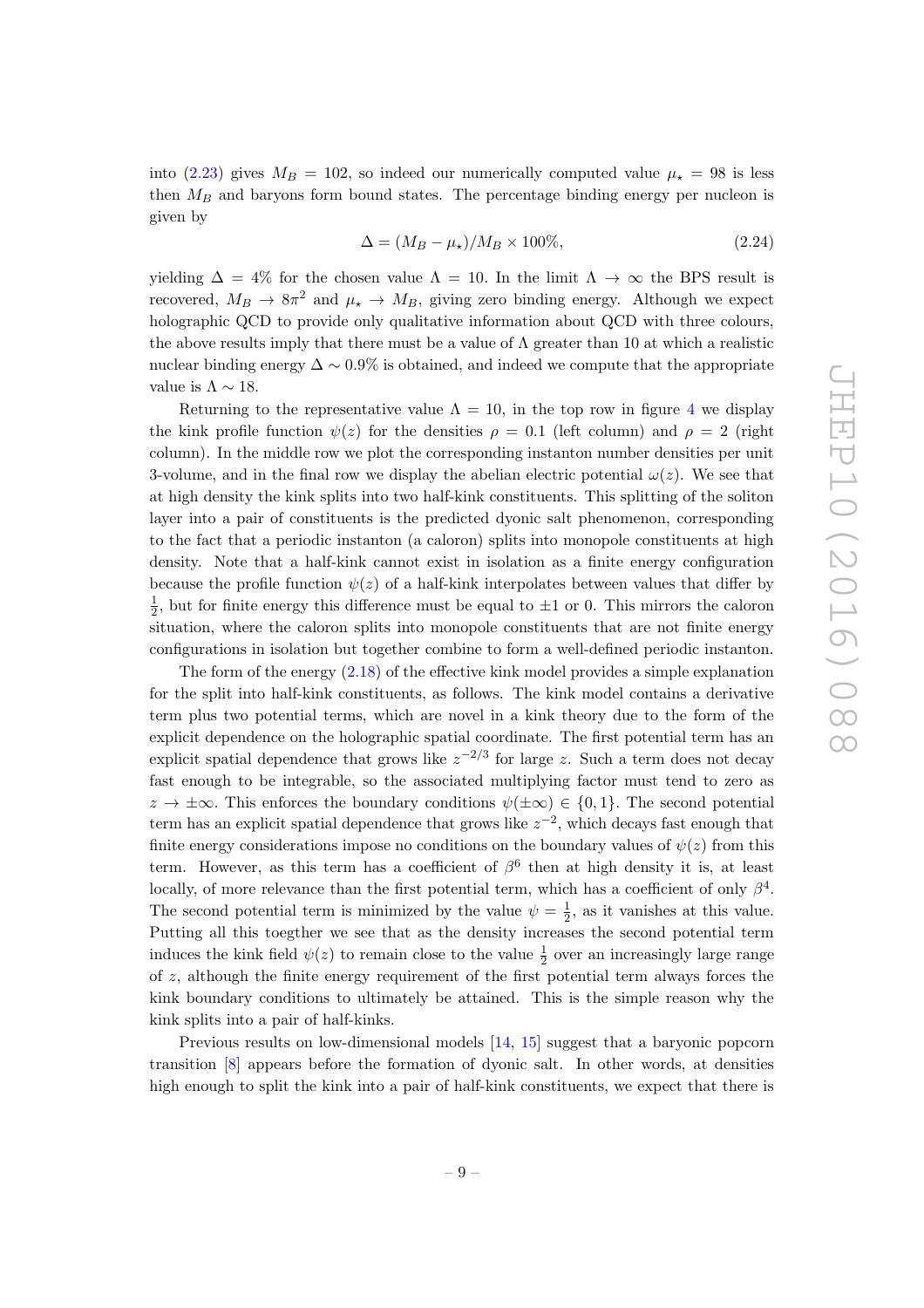

JHEP10(2016)088 JHEP10(2016)088

**Figure 4.** The single layer profile function  $\psi(z)$  (top row), the instanton charge density per unit 3-volume (middle row) and the abelian electric potential  $\omega(z)$  (bottom row) for baryon number densities  $\rho = 0.1$  (left column) and  $\rho = 2$  (right column). At high density the kink splits into a pair of half-kink constituents.

a competing solution that describes a double layer and has lower energy than the single layer considered in this section. In the following section we examine this possibility by constructing a double layer configuration and calculating its energy as a function of baryon number density.

#### 3 Baryonic popcorn and soliton bags

The e ffective kink model, with energy given by (2.18), has an anti-kink solution with boundary conditions  $\psi(-\infty) = 1$  and  $\psi(\infty) = 0$ . It is obtained from the kink solution by the transformation  $\psi \mapsto 1 - \psi$  and has the same energy per unit volume as the kink but has a negative baryon number density. However, if the ansatz  $(2.10)$  is modified by the replacement  $F_{ij} \mapsto -F_{ij}$  then the anti-kink now has a positive baryon number density, and this provides an equivalent anti-kink formulation of the single layer described in the previous section in terms of a kink.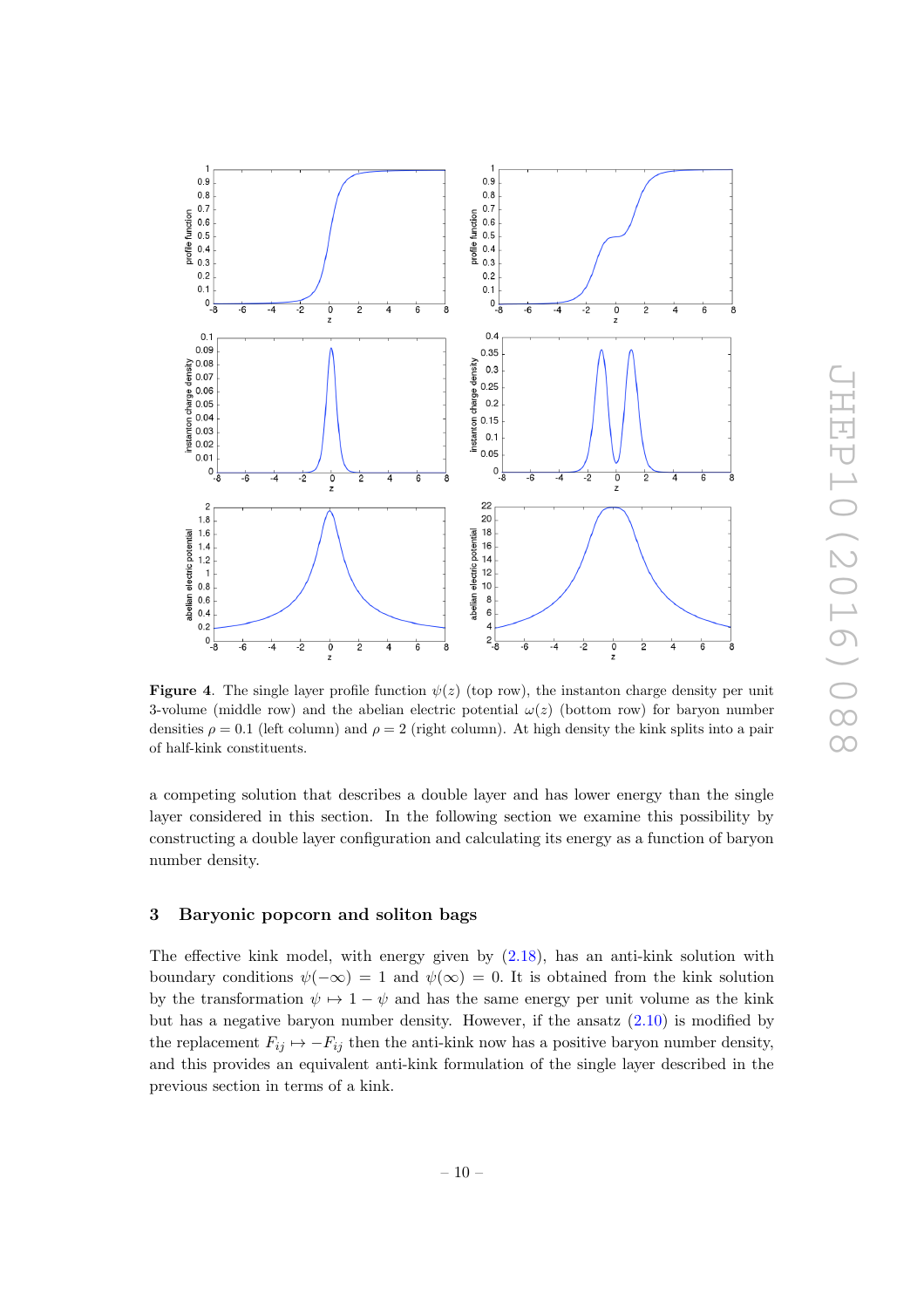We can construct a double layer configuration by gluing together two single layers in a continuous manner. Explicitly, we apply the approximation  $(2.10)$  for  $z \ge 0$  with kink boundary conditions on the half-line,  $\psi(0) = 0$  and  $\psi(\infty) = 1$ . For  $z \le 0$  we take the same approximation (2.10) after the replacement  $F_{ij} \rightarrow -F_{ij}$  with anti-kink boundary conditions on this half-line,  $\psi(-\infty) = 1$  and  $\psi(0) = 0$ . This corresponds to taking both  $\psi(z)$  and  $\omega(z)$ to be even functions of *z* and gives a continuous instanton charge density. The instanton charge density vanishes at the join at  $z = 0$ , and although it is continuous at this point it is not smooth there. Note that the parity of  $\omega$  is as before, in agreement with the requirement that we consider a vectorial baryon chemical potential.

The baryon number density for this two layer configuration is

$$
\rho = \int_0^\infty \frac{6\beta^3}{8\pi^2} \psi(1-\psi)\psi' dz = \frac{\beta^3}{8\pi^2},\tag{3.1}
$$

which is twice the value  $(2.12)$  for the single layer. Integrating the field equation  $(2.13)$  for  $\omega$ , and imposing the new boundary condition  $\psi(0) = 0$  and  $\omega'(0) = 0$ , gives for  $z \ge 0$ 

$$
H^{3/2}\omega' = \frac{12\beta^3}{\Lambda} \left(\frac{1}{3}\psi^3 - \frac{1}{2}\psi^2\right).
$$
 (3.2)

Taking the limit of this equation as  $z \to \infty$  provides the relation

$$
\lim_{z \to \infty} z^2 \omega' = -\frac{2\beta^3}{\Lambda} = -\frac{16\pi^2 \rho}{\Lambda},\tag{3.3}
$$

again reproducing the correct asymptotic behaviour (2.16).

As in the single layer case, an integration by parts yields the following expression for the double layer energy,

$$
\mathcal{E} = \int_0^\infty \left\{ 3\beta^2 H^{3/2} \psi'^2 + \frac{3}{H^{1/2}} \beta^4 \psi^2 (1 - \psi)^2 + \frac{144\beta^6}{\Lambda^2 H^{3/2}} \left( \frac{1}{3} \psi^3 - \frac{1}{2} \psi^2 \right)^2 \right\} dz, \tag{3.4}
$$

as a function of  $\psi$  only. We obtain the double layer solution by numerically solving the static field equation for  $\psi(z)$  that follows from the variation of this energy. The red curve in figure 1 is a plot of the ratio of the energy to the lower bound, as a function of the baryon number density, for the double layer solution. From this figure we see that the double layer has a lower energy than the single layer beyond the critical density  $\rho_2 = 0.22$ . This is the critical density for a homogeneous baryonic popcorn transition to a double layer, and is well below the density at which dyonic salt appears. This result is therefore in agreement with the previous low-dimensional studies mentioned earlier, where a popcorn transition also appears before the dyonic salt phase.

In the top row in figure 5 we display the double layer profile function  $\psi(z)$  for the densities  $\rho = 2$  (left column) and  $\rho = 10$  (right column). In the middle row we plot the corresponding instanton number densities per unit 3-volume, and in the final row we display the abelian electric potential  $\omega(z)$ . Although there are some qualitative similarities between a double layer and a single layer that has split into two half-layer constituents, the crucial distinction is that a half-layer cannot exist in isolation as a finite energy configuration.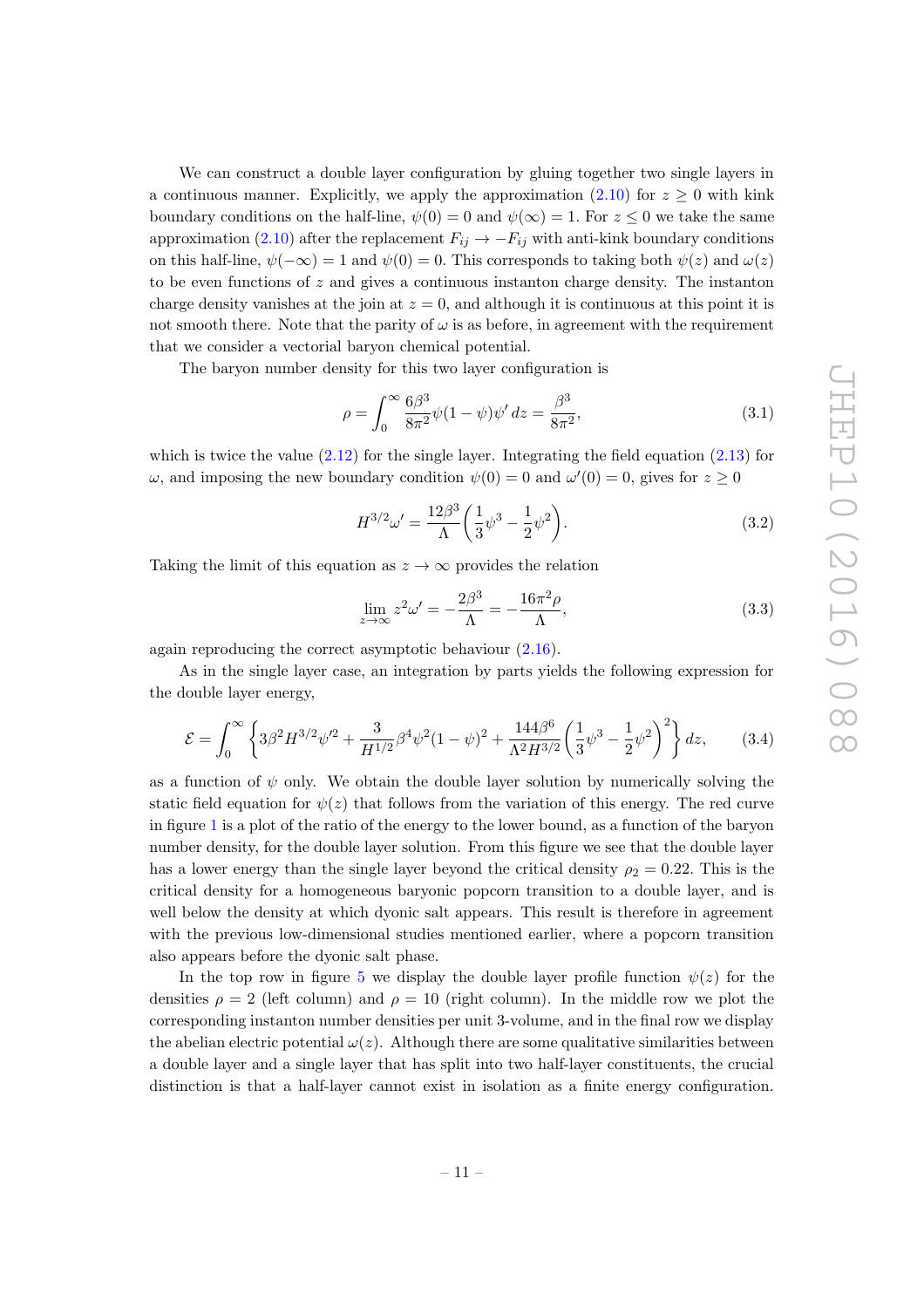

**Figure 5.** The double layer profile function  $\psi(z)$  (top row), the instanton charge density per unit 3-volume (middle row) and the abelian electric potential  $\omega(z)$  (bottom row) for baryon number densities  $\rho = 2$  (left column) and  $\rho = 10$  (right column).

There are, of course, significant quantitative di fferences, including the fact that the double layer configuration has a much lower energy at high densities.

The free energy of the double layer as a function of the chemical potential is shown as the red curve in figure 2. This reveals that within the grand canonical ensemble there is a critical value of the chemical potential, given by  $\mu \ge \mu_2 = 185$  for  $\Lambda = 10$ , above which the free energy of the double layer is less than that of a single layer. This results in the baryonic popcorn first order phase transition seen in figure 3 at  $\mu = \mu_2$ , where the configuration pops from the single layer (given by the blue curve) to the double layer (given by the red curve). Note that in figure 3 we only plot the single layer and double layer portions of the curve for the range of chemical potentials at which each is the global minimum of the free energy. The curves extend beyond these segments to physically irrelevant regions in which they are no longer global minima.

Given the results in the previous section, where a single layer splits into half-layer constituents at high density, one might naively expect a similar phenomenon to take place for a double layer, with each layer splitting into half-layer constituents at high density.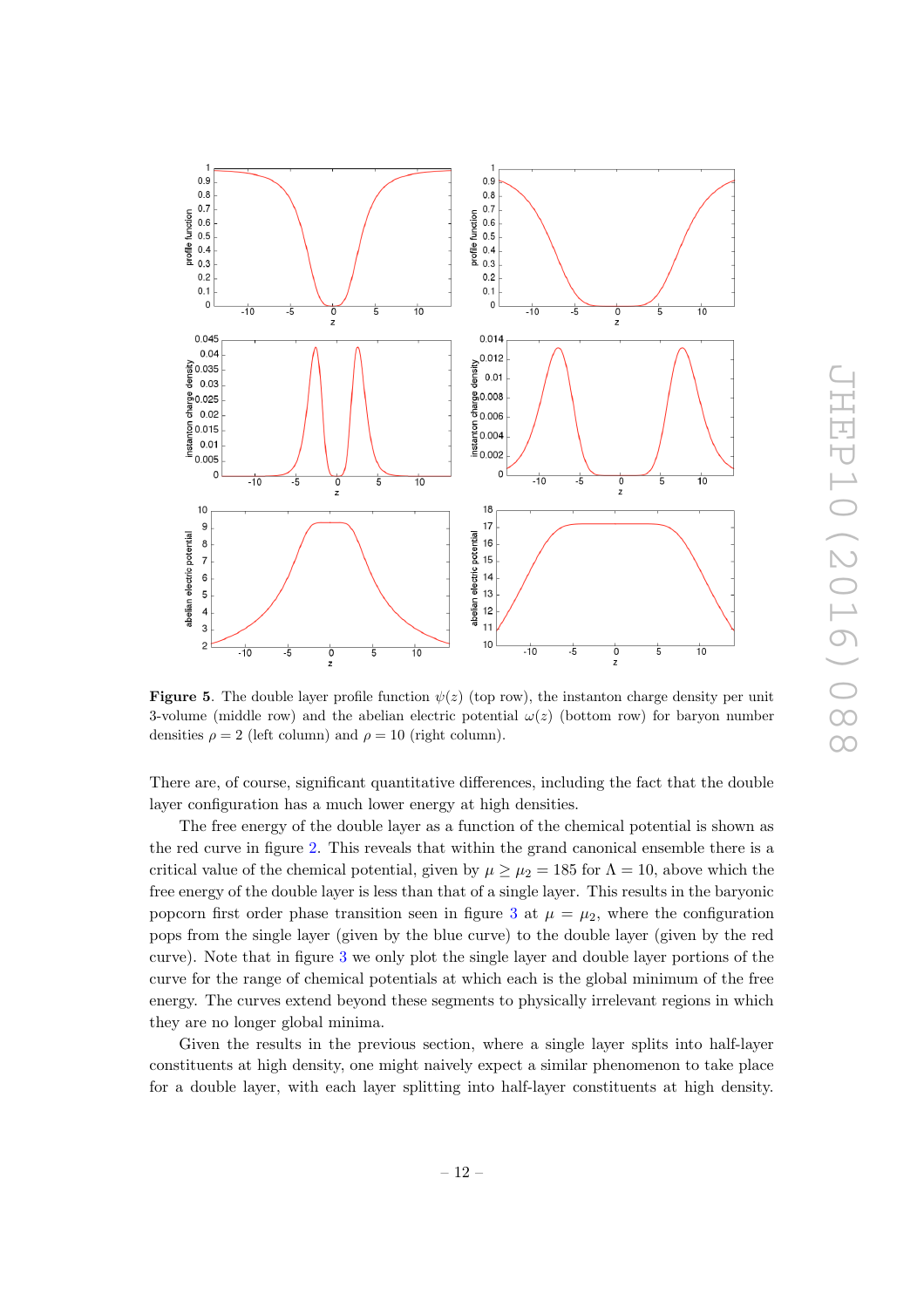However, the right column in figure 5 demonstrates that the double layer does not split, even at very high densities. This has a simple explanation, again obtained by examining the form of the novel potential terms in the e ffective energy (3.4). This time, we see that the final potential term in this effective energy is minimal only at  $\psi = 0$  (for  $\psi \in [0,1]$ ). Therefore, unlike the case of a single kink, the final potential term does not induce the kink or anti-kink to stay close to any new value as the density is increased. Hence the double layer does not split, but rather the two layers simply increase their separation as the density increases.

As the density increases and the two layers move further apart, it would be reasonable to surmise that further pops would occur, since there now appears to be available space around *z* = 0 to generate new layers. However, this simple view ignores the fact that the region between the two layers is not empty but instead is full of abelian electric potential, as demonstrated by the plots in the bottom row of figure 5. The two layers form the surface of a soliton bag, with the interior of the bag associated with an approximately constant non-zero value of the abelian electric potential. The abelian electric potential decays to zero outside the bag, with the surface of the bag being the transition region where both the instanton charge density and the electric field are localized. This is similar to the magnetic bag description of large charge non-abelian monopoles [16], where the surface of the bag separates regions of zero and non-zero values for the modulus of the Higgs field. As the system under consideration is periodic in three spatial directions (approximated by homogeneity) then the surface of the bag is not a single connected component, like the magnetic bag in three-dimensional Euclidean space, but instead consists of two disconnected components corresponding to the top and bottom of the bag. This is why the soliton bag requires two layers.

The creation of more layers through further baryonic popcorn transitions would produce a kind of multi-layer bag. In the monopole context, the possibility of multi-layer magnetic bags has been investigated in [18] with the conclusion that these typically consist of only a single bag surrounded by layers of isolated unit charge monopoles. Any attempt to create a multi-bag configuration automatically rules out an interior bag that carries any significant fraction of the total magnetic charge. The soliton bag description therefore suggests the absence of additional baryonic popcorn transitions. Further support for this view is obtained by extending our anti-kink plus kink double layer approximation, denoted  $\overline{K}K$ , to additional layers by the inclusion of more anti-kinks/kinks. For example, a 4-layer  $\overline{K}K\overline{K}K$  approximation has been studied where all contiguous anti-kinks and kinks are joined in the same continuous manner as in the double layer approximation. The location of the joins, together with the fraction of instanton charge carried by each layer, are allowed to vary and the resulting energy minimizing configurations computed. As expected from the similar monopole magnetic bag story, these computations yield only signficiant instanton charge density in the outer layer and the inner layer is irrelevant. A recent study [19], applying a di fferent approximation, also reached the same conclusion that a double layer is the preferred configuration at high density and additional layers are not generated.

Finally, it is important to note that our soliton bag is qualitatively di fferent from the instanton bag proposed in  $[17]$  as a description of the high density phase in the Sakai-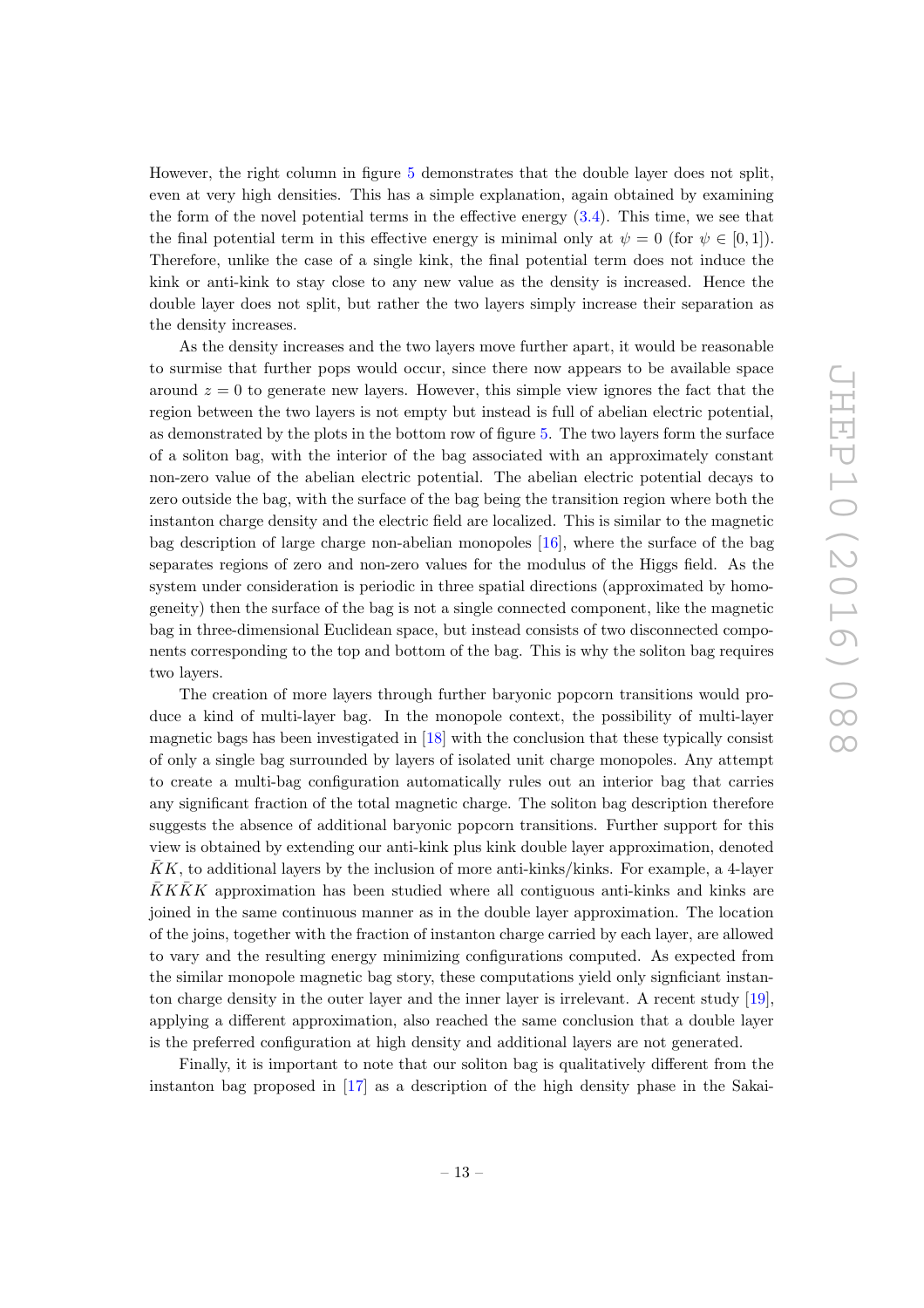Sugimoto model. The instanton bag is obtained via an initial compactification of one of the spatial directions to allow the embedding of a monopole wall. A pair of monopole walls are then patched together to form the surface of the instanton bag, with the result that the interior is filled with instanton charge density. This contrasts with our soliton bag, where the instanton charge density is localized on the surface of the bag. Our kink approximation, with an appropriate shape for the kink profile function, could produce a bag filled with instanton charge density, but such a shape does not appear when the profile function is obtained by minimizing the energy of the e ffective kink model.

### 4 Conclusion

It is an open problem to understand the phases of cold and dense holographic nuclear matter as a function of baryon number density. The distribution of baryonic matter in both the non-holographic and holographic directions is unknown and this has led to a number of di fferent approximate descriptions and suggestions for phenomena that might occur. In this paper we have assumed homogeneity in the non-holographic spatial directions to investigate the distribution in the holographic direction. As the holographic coordinate corresponds to an energy scale in the boundary theory, then understanding this aspect is likely to be the key to a holographic description of the baryonic Fermi surface of a quarkyonic phase.

Our homogeneous holographic nuclear matter is described by an e ffective holographic kink theory, which we have shown is capable of a simultaneous realization of a number of previously suggested phases, including dyonic salt, baryonic popcorn and soliton bags. An advantage of this unifying description is that we can compare the various phases and determine which phase is preferred as the baryon chemical potential varies. The e ffective kink model also successfully reproduces the QCD behaviour of a first order phase transition to lightly bound nuclear matter, at a value of the baryon chemical potential that is just below the baryon mass, in agreement with QCD. We have found that the high density regime yields a single soliton bag and multi-layer bags are not favoured. It is possible that this result and the absence of additional baryonic popcorn transitions is an artefact of our approximation, but four-dimensional numerical computations are required to resolve this issue.

In holographic QCD the spectrum of fluctuations in the holographic direction determines the masses of the vector and axial vector mesons. As the background solution changes with increasing baryon number density then so does the spectrum, and this has been proposed [11] as a mechanism for approximate chiral symmetry restoration, as the masses of vector and axial vector mesons could converge with increasing density. However, as the details of the background solution are unavailable, to date the investigations of this issue have been mostly qualitative. It would be interesting to study this aspect within our effective kink model and to compute some quantitative data. Even within our homogeneous approximation, this is still a non-trivial calculation, because of the mixing of various modes, but it should be a tractable problem that we hope to address in the near future.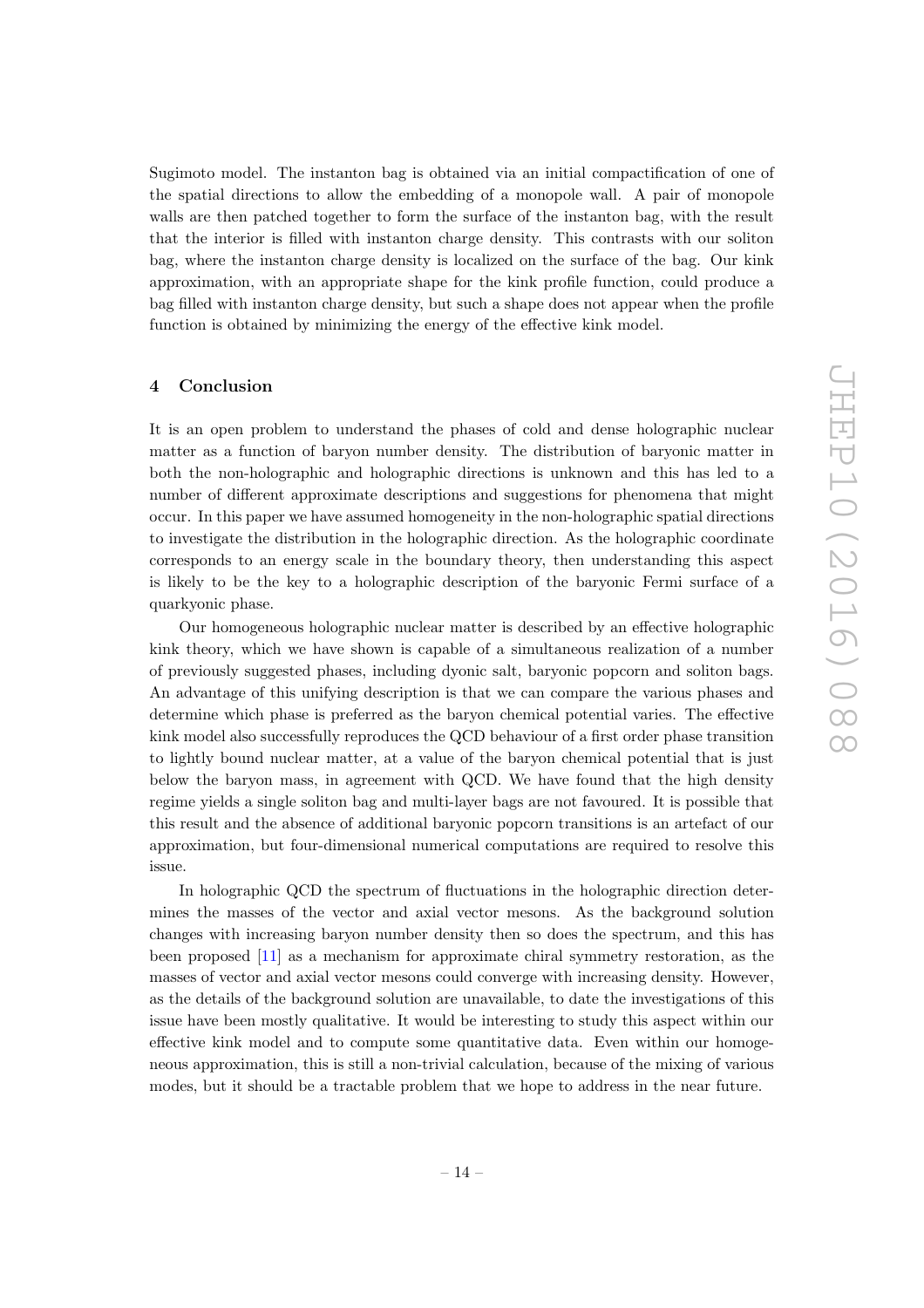Other avenues for future research include extending our approach to the finite temperature regime and investigating how kinky holographic nuclear matter responds to external electric and magnetic fields by introducing new boundary conditions for  $A_{\mu}$ , as in [20]. Given that our soliton bag has some features in common with the magnetic bag description of a large number of coincident  $SU(2)$  magnetic monopoles, it could be interesting to study both problems for higher rank gauge groups, as new features certainly emerge for non-abelian monopoles beyond SU(2).

In this paper we have restricted our investigations to the e ffective five-dimensional Yang-Mills-Chern-Simons version of the Sakai-Sugimoto model. However, it would be a simple matter to employ our ansatz directly in the full string theory version of the Sakai-Sugimoto model, with the usual caveat that a prescription must be employed to deal with the non-abelian Dirac-Born-Infeld action. We expect the same kind of behaviour as in the five-dimensional Yang-Mills-Chern-Simons version of the theory.

#### A A smeared Skyrme crystal

In this appendix we consider the Skyrme model and explain how the homogeneous approximation may be thought of as a smeared version of the Skyrme crystal. In particular, we show that the homogeneous approximation is an unattainable idealization that provides a lower bound on the energy of the true Skyrme crystal.

In terms of the hermitian currents  $R_i = i(\partial_i U)U^{-1}$  the static energy of the Skyrme model (in Skyrme units) is

$$
E = \int \left(\frac{1}{2}\text{Tr}(R_i R_i) - \frac{1}{16}\text{Tr}([R_i, R_j][R_i, R_j])\right) d^3x \tag{A.1}
$$

and the baryon number is

$$
B = \frac{i}{24\pi^2} \int \varepsilon_{ijk} \text{Tr}(R_i R_j R_k) d^3 x.
$$
 (A.2)

The Faddeev-Bogomolny bound is  $E \geq 12\pi^2 B$ , but for non-zero B this bound cannot be attained, as it requires that the Skyrme field  $U(\mathbf{x})$  is an isometry from  $\mathbb{R}^3$  to  $SU(2)$ , which are two spaces that are not isometric.

The solution of the Skyrme model that is closest to the bound is the triply periodic Skyrme crystal with  $E/B = 12\pi^2 \times 1.04$ . This is a cubic lattice that contains four Skyrmions within a cube of side length  $L = 4.7$ , and hence has a baryon number density  $B = 4/L^3 = 0.04$ .

Substituting our idealized homogeneous approximation  $R_i = -\beta \sigma_i/2$  into (A.1) and  $(A.2)$  gives the energy per unit volume  $\mathcal E$  and the baryon number density  $\mathcal B$  to be

$$
\mathcal{E} = \frac{3}{4}\beta^2 + \frac{3}{16}\beta^4, \qquad \mathcal{B} = \frac{\beta^3}{16\pi^2}.
$$
 (A.3)

Using these expressions, we recover the energy bound by the simple manipulation

$$
\mathcal{E} = \frac{3}{4} \left( \beta - \frac{1}{2} \beta^2 \right)^2 + \frac{3}{4} \beta^3 \ge \frac{3}{4} \beta^3 = 12\pi^2 \mathcal{B}.
$$
 (A.4)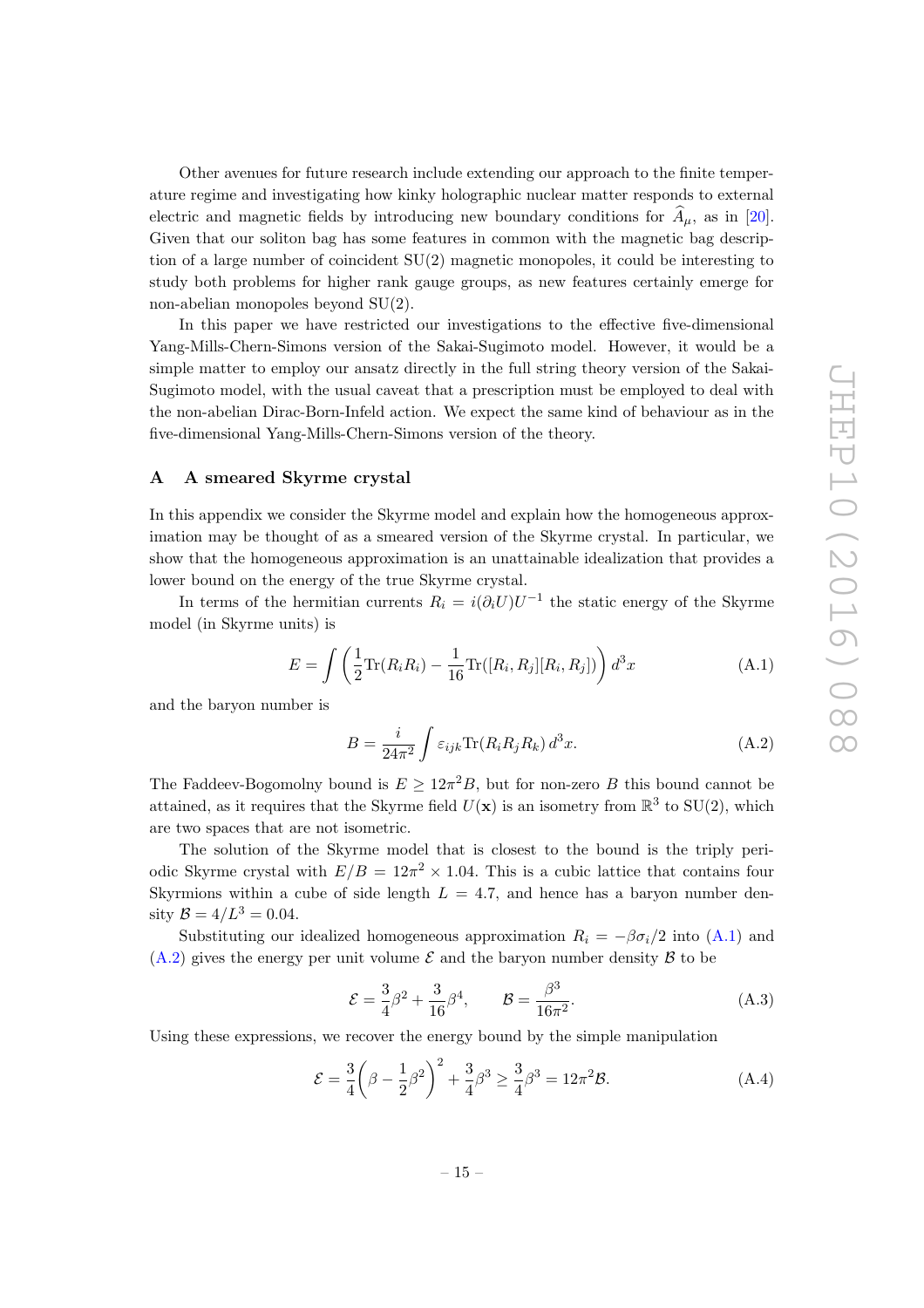Within the homogeneous approximation the bound is attained by  $\beta = 2$  with a corresponding baryon number density  $\mathcal{B} = 1/(2\pi^2) = 0.05$ . These values provide a good estimate of both the energy and the baryon number density of the Skyrme crystal. The homogeneous approximation generates a lower bound for the true energy of the Skyrme crystal because there are no Skyrme fields that generate the idealized homogeneous currents required to attain the bound.

#### Acknowledgments

This work is funded by the STFC grant ST/J000426/1 and an STFC Ph.D. Studentship. We thank Andreas Schmitt for useful discussions.

Open Access. This article is distributed under the terms of the Creative Commons Attribution License (CC-BY 4.0), which permits any use, distribution and reproduction in any medium, provided the original author(s) and source are credited.

### References

- [1] K.-Y. Kim, S.-J. Sin and I. Zahed, *Dense hadronic matter in holographic QCD* , *J. Korean Phys. Soc.* 63 (2013) 1515 [hep-th/0608046] [INSPIRE].
- [2] O. Bergman, G. Lifschytz and M. Lippert, *Holographic Nuclear Physics* , *JHEP* 11 (2007) 056 [arXiv:0708.0326] [INSPIRE].
- [3] M. Rozali, H.-H. Shieh, M. Van Raamsdonk and J. Wu, *Cold Nuclear Matter In Holographic QCD*, *JHEP* **01** (2008) 053 [arXiv:0708.1322] [INSPIRE].
- [4] T. Sakai and S. Sugimoto, *Low energy hadron physics in holographic QCD* , *Prog. Theor.* Phys. **113** (2005) 843 [hep-th/0412141] [INSPIRE].
- [5] T. Sakai and S. Sugimoto, *More on a holographic dual of QCD* , *Prog. Theor. Phys.* 114 (2005) 1083 [hep-th/0507073] [INSPIRE].
- [6] S. Bolognesi and P. Sutcli ffe, *The Sakai-Sugimoto soliton* , *JHEP* 01 (2014) 078 [arXiv:1309.1396] [INSPIRE].
- [7] K.-Y. Kim, S.-J. Sin and I. Zahed, *Dense holographic QCD in the Wigner-Seitz approximation*, *JHEP* **09** (2008) 001 [arXiv:0712.1582] [INSPIRE].
- [8] V. Kaplunovsky, D. Melnikov and J. Sonnenschein, *Baryonic Popcorn* , *JHEP* 11 (2012) 047 [arXiv:1201.1331] [INSPIRE].
- [9] S.-w. Li, A. Schmitt and Q. Wang, *From holography towards real-world nuclear matter* , *Phys. Rev.* **D 92** (2015) 026006 [arXiv:1505.04886] [INSPIRE].
- [10] L. McLerran and R.D. Pisarski, *Phases of cold, dense quarks at large-N*<sup>c</sup> , *Nucl. Phys.* A 796 (2007) 83 [arXiv:0706.2191] [INSPIRE].
- [11] J. de Boer, B.D. Chowdhury, M.P. Heller and J. Jankowski, *Towards a holographic realization of the Quarkyonic phase* , *Phys. Rev.* D 87 (2013) 066009 [arXiv:1209.5915] [INSPIRE].
- [12] M. Rho, S.-J. Sin and I. Zahed, *Dense QCD: A Holographic Dyonic Salt* , *Phys. Lett.* B 689 (2010) 23 [arXiv:0910.3774] [INSPIRE].